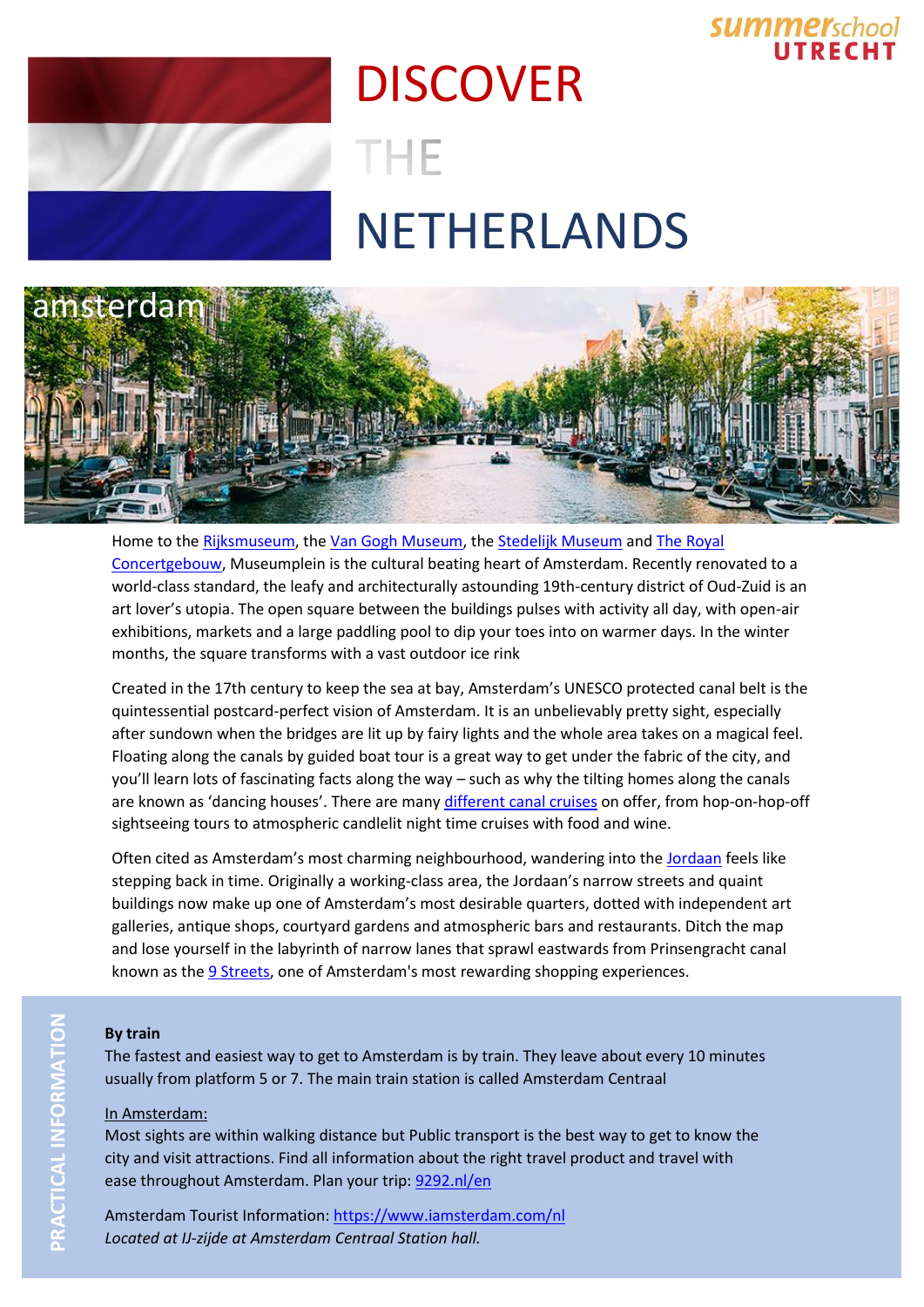

When you visit [Kinderdijk,](https://www.kinderdijk.nl/) you step right into the middle of Dutch history. Everything here lies below sea level, so to keep our feet dry, we have been cooperating with the wind and water for centuries. Our windmills and waterways tell the tale of the Low Countries. Travel back in time and experience the story of windmills, water, and willpower in Kinderdijk!!

#### **By Waterbus Directly to Kinderdijk**

From Rotterdam it is possible to sail directly to Kinderdijk from the Erasmus Bridge with Line 21 . With this route you arrive at the windmills in about half an hour. There are more travel options on the website.

#### **By bus**

Rotterdam – Kinderdijk

Line 489: Starting point Rotterdam Kralingse Zoom. About 35 minutes travel time to Kinderdijk Molenkade. Runs twice an hour, seven days a week. From Rotterdam-Center/Rotterdam-Alexander Station you travel with the RET metro line A/B/C to metro station Kralingse Zoom. From Rotterdam-Zuid or Rotterdam Central Station, take RET Tram line 23 to Beverwaard and change at P + R Beverwaard to Line 489.

#### **Address**

Nederwaard 1b, 2961 AS Kinderdijk, The Netherlands



Affectionately referred to as the "Venice of the Netherlands," this village's thatched roof farmhouses and wooden arch bridges can be explored via bike lanes or canals—either by boat, or by ice skating during the frozen winter months.

In [Giethoorn,](https://giethoorn.com/) a typically Dutch village in Overijssel, you can perfectly see how the Dutch love to live with and on the water. In an environment full of lakes, reed beds and forests lies this picturesque village with its many handsome farms with thatched roofs and characteristic wooden bridges.